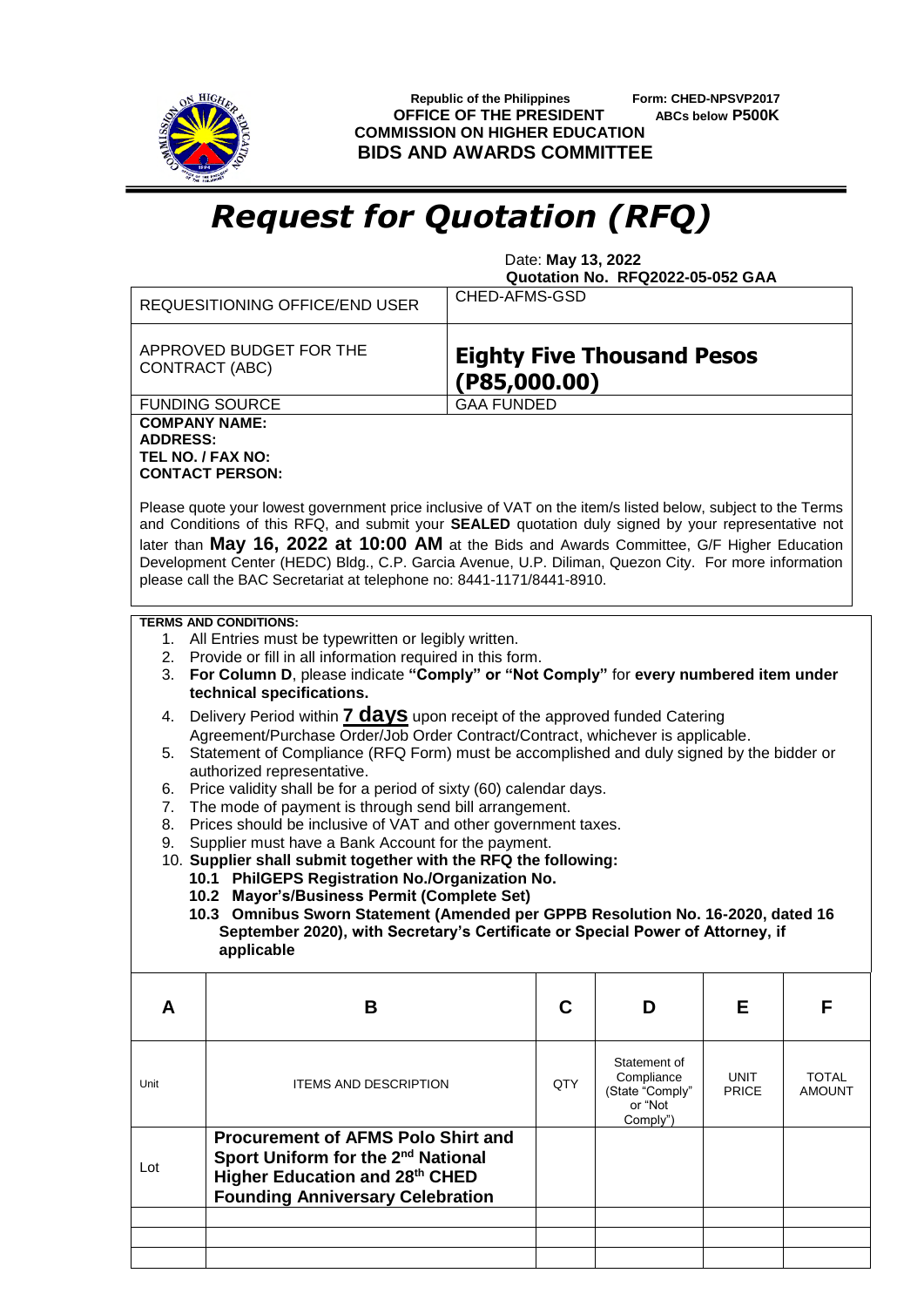| <b>Technical Specifications</b>                                                   |  |  |
|-----------------------------------------------------------------------------------|--|--|
|                                                                                   |  |  |
| 1. Delivery Period: 7 days upon                                                   |  |  |
| receipt of Purchase Order                                                         |  |  |
| 2. Place of delivery: CHED - UP                                                   |  |  |
| Diliman, QC                                                                       |  |  |
|                                                                                   |  |  |
| 3. Requirements:                                                                  |  |  |
|                                                                                   |  |  |
| Polo Shirt with Collar                                                            |  |  |
| $Qty: 59$ pcs<br>Color: Yellow Gold with black and white                          |  |  |
| lining                                                                            |  |  |
| <b>Fabric Material: Honey Comb</b>                                                |  |  |
| Size: Asian Fit (XXS-5XL)                                                         |  |  |
| Print of Logo: Transfer to Film with print                                        |  |  |
| of CHED Logo                                                                      |  |  |
| <b>Dri-fit Round Neck T-Shirt</b>                                                 |  |  |
| Qty: 37 pcs                                                                       |  |  |
| Color: Gold and Black                                                             |  |  |
| <b>Fabric Material: Dri-Fit</b>                                                   |  |  |
| Size: Asian Fit (XXS - 5XL)                                                       |  |  |
| Type of Print: Full Sublimation Printing<br>With customize name and number at the |  |  |
| back                                                                              |  |  |
|                                                                                   |  |  |
| 4. Other Requirements:                                                            |  |  |
|                                                                                   |  |  |
| Quotation should be VAT                                                           |  |  |
| inclusive and other government                                                    |  |  |
| taxes                                                                             |  |  |
| Mode of payment: Send bill                                                        |  |  |
|                                                                                   |  |  |
|                                                                                   |  |  |
| <b>THE</b><br><b>PLEASE</b><br><b>DOWNLOAD</b>                                    |  |  |
| <b>ATTACHED</b><br><b>ASSOCIATED</b>                                              |  |  |
| <b>COMPONENT (REQUEST</b><br><b>FOR</b>                                           |  |  |
| <b>QUOTATION FORM)</b>                                                            |  |  |

*Request for Quotation No.* **RFQ2022-05-052 GAA**

After having carefully read and accepted your General Conditions, I/We quote you on the item/s at prices note above.

> \_\_\_\_\_\_\_\_\_\_\_\_\_\_\_\_\_\_\_\_\_\_\_\_\_\_\_\_\_\_\_\_\_\_\_ Signature over Printed Name / Date

Quotations shall be compared and evaluated on the basis of the following criteria:

- 1. Completeness of submission
- 2. Compliance with Technical Specifications
- 3. Price

The supplier who submitted the lowest calculated responsive quotation shall be awarded the Purchase Order (P.O.) after evaluation by the Bids and Awards Committee (BAC).